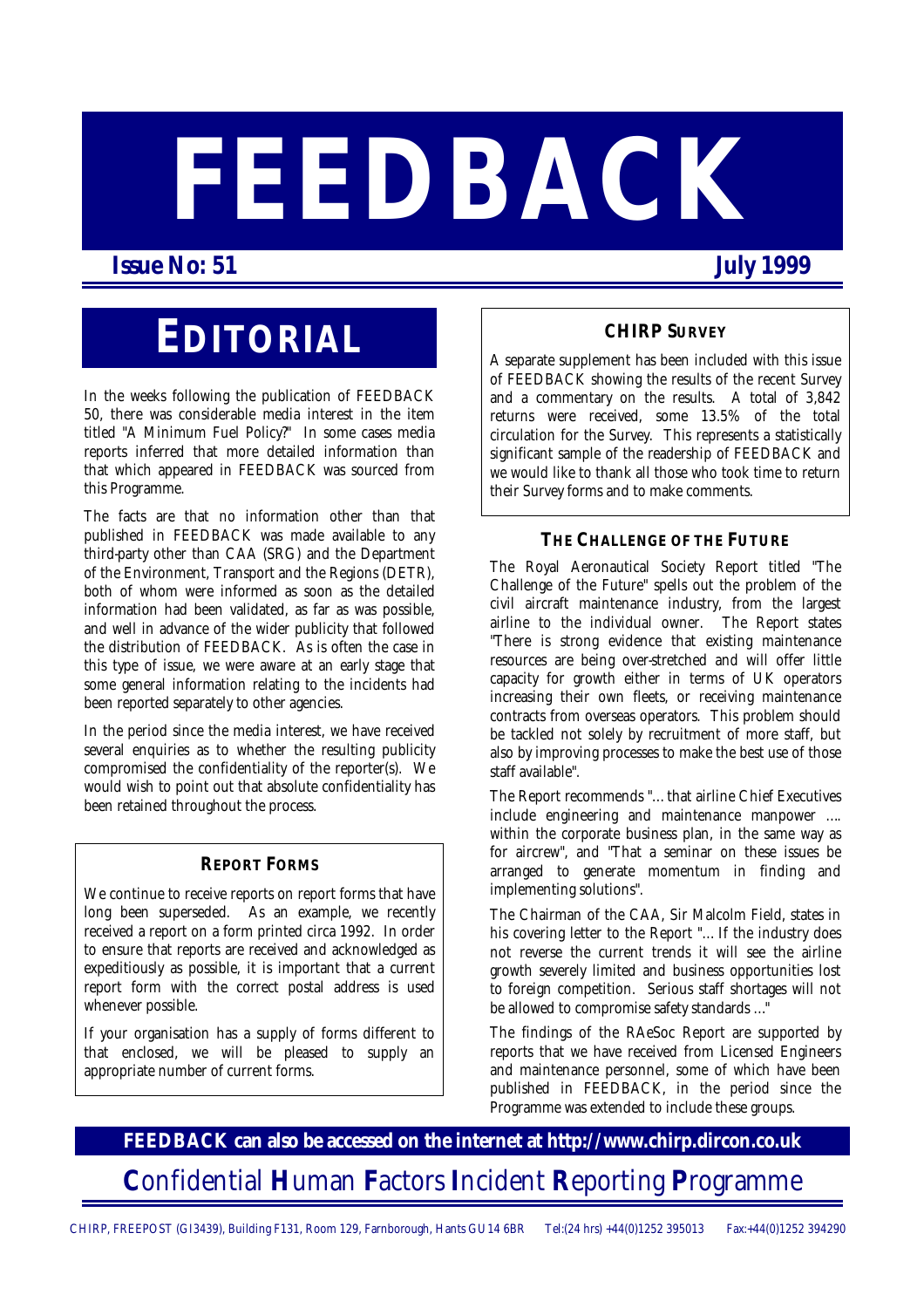#### **INSIDE THIS ISSUE:**

| <b>ATC REPORTS</b>         | <b>P2</b>           |
|----------------------------|---------------------|
| <b>FLIGHT DECK REPORTS</b> | <b>P4</b>           |
| <b>ENGINEERING REPORTS</b> | P6                  |
| <b>FEEDBACK COMMENTS</b>   |                     |
| <b>SURVEY RESULTS</b>      | <b>CENTRE PAGES</b> |

#### **IF YOU NEED TO CONTACT US:**

| <b>Peter Tait</b>    | <b>Director</b>                             |
|----------------------|---------------------------------------------|
|                      | <b>Flight Deck/ATC Reports</b>              |
|                      | David Johnson Deputy Director (Engineering) |
|                      | <b>Eng/Maintenance Reports</b>              |
| <b>Kirsty Arnold</b> | <b>Administration Manager</b>               |
|                      | Circulation/Administration                  |

--OOO--

### **The CHIRP Charitable Trust FREEPOST (GI3439) Building F131, Room 129 Farnborough Hampshire GU14 6BR, UK**

FREEPHONE: 0800 214645 or

Telephone: +44 (0) 1252 395013 Fax: +44 (0) 1252 394290 (secure) E-mail: Confidential@chirp.co.uk

--OOO--

#### **CHANGE OF ADDRESS?**

A Change of Address can only be accepted in writing to the address above and NOT by telephone.

FEEDBACK is published quarterly and is circulated to UK licensed pilots, air traffic control officers and maintenance engineers, if you are not already on our circulation and would like to be please send your application in writing to Kirsty at the above address.

#### --OOO--

## **REPRODUCTION OF FEEDBACK**

Requests for reproduction, in whole or in part should be made in writing to the Director at the above address.

## **ATC REPORTS**

#### **ATC Reports received in Period: 6**

#### **Key Areas:**



#### **COMMON DEFINITIONS**

The Manual of Air Traffic Services Part 1, Section 9, Chapter 2, specifies the terminology and definitions for description of a runway state by ATCOs when it is affected by water.

JAR Ops 1, Subpart F details the terminology and definitions for description of runway state by aircrew when it is affected by water. While similar in some respects to that used by ATCOs, differences exist with definitions and some terminology.

The current situation requires aircrew to interpret ATCO reports, often at a time of high cockpit workload. Instead of adopting common terminology and definitions SRG, Directorate of Aerodrome Standards and ATSSD are advocating the continuance of different reporting systems.

FEEDBACK has long expressed aircrew concerns over dual language usage, why is the UK advocating dual usage of a common language?

*CHIRP Comment: In response to a number of landing incidents in which the runway surface condition was relevant to the occurrences, a CAA (SRG) Working Group conducted a review of the terminology and definitions relating to runway state in order to address the differences between the reporting of wet runway surface conditions, which is based on a Recommendation contained in ICAO Annex 14 Aerodromes,*  and the criteria/terminology for calculating take-off and *landing performance under JAR (Ops).* 

*A revised runway surface condition reporting scheme is currently being promulgated to flight crew and controllers in amendments to the Aeronautical Information Publication (AIP), the Manual of Air Traffic Services Part 1 and an Aeronautical Information Circular.* 

*(Continued on P.3)*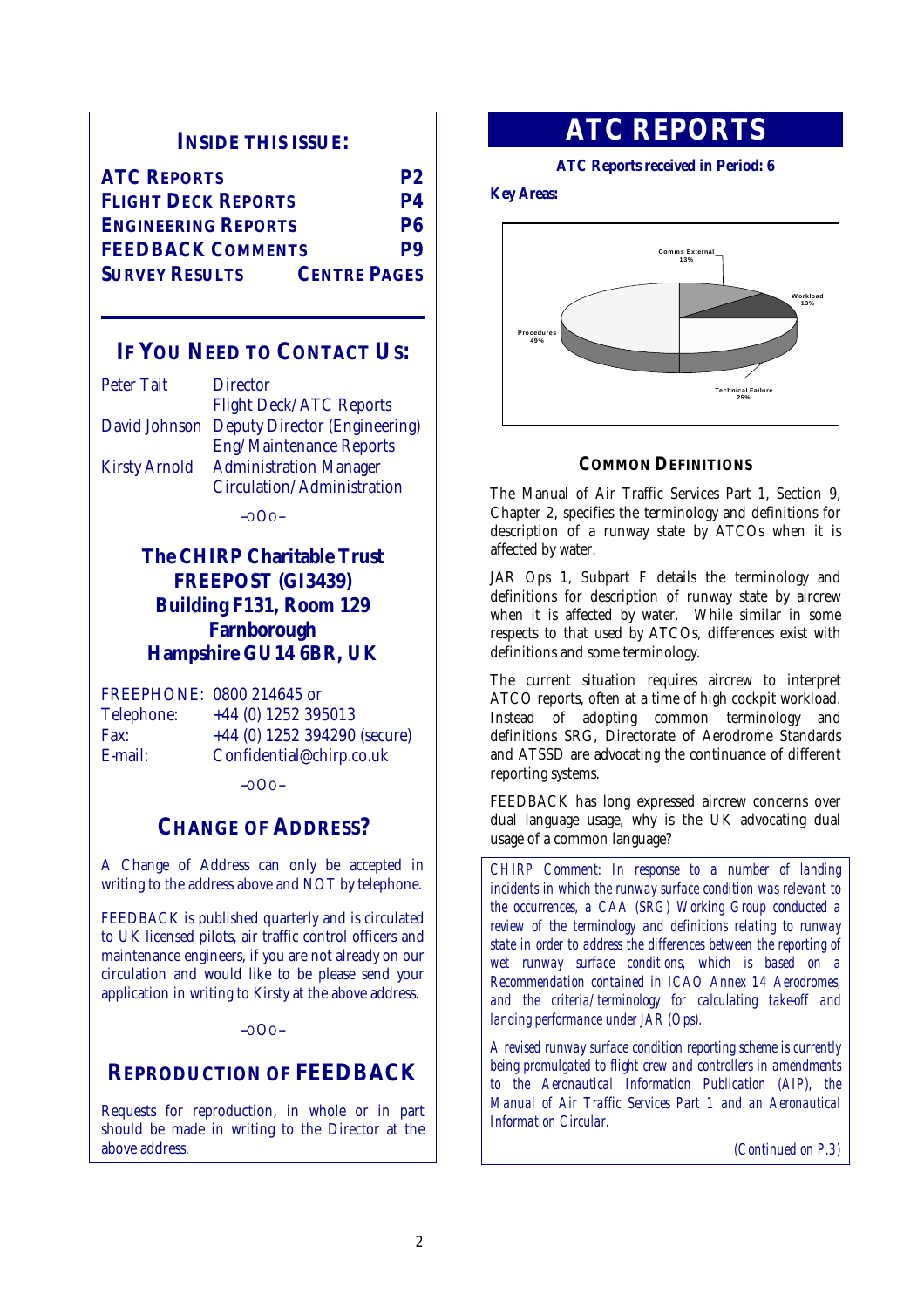*The method of assessment of wet runway surface conditions is to be more precisely defined and reported separately for each 1/3 of the most significant area of the runway. Pilots should note that the assessed area, which will be determined by the relevant aerodrome authority, will not include the entire runway length and width although notable quantities of water outside this area will be specifically added to a report.* 

*As the reporter notes, it has not been possible to establish common terms for the reporting of a runway contaminated by water and the relevant JAR (Ops) performance parameters. However, in an effort to harmonise ICAO and JAR (Ops) terminology the UK CAA (SRG) has implemented this scheme, which relates the ICAO-based terminology used for reporting runway surface conditions to the terms used in JAR (Ops). Runways reported as Water Patches or Flooded should be considered to be Contaminated for JAR (Ops) performance purposes* 

#### **CODE CONFUSION**

**\*\*\*\*\*\*\*\*\*\*\*\*\*\*\*\*\*\*\*\*\*\*\*\*\*\*\*\*\*\*\*\*\*\*\*\*\*\*\*\*\*\*\*\*\*\*\*\*\*\*\*\*\*\*\*\*\*\*\*\*** 

#### *(UK ATS unit)* does not have automatic SSR *(Secondary Surveillance Radar)* code/Callsign conversion. Estimates are received from Area Control by telephone and the data is manually inputted into a computer console adjacent to the radar console. Only callsigns that are converted from SSR codes by this method can be displayed on the radar displays at ####. All other SSR codes are shown raw, i.e. A four-number plus the Mode C readout.

The process is full of opportunities for error and numeric confusion. For instance, an estimate could be received as ABC1123, ETA 1213, SSR 1233. This occurs with increasing frequency and it is not surprising that incorrect SSR codes are being communicated or transposed.

In a recent incident an inbound aircraft was not callsignconverted and the ATCO was not able to identify the aircraft. The aircraft was following the standard silent handover procedure that has been agreed for arrivals.

This type of incident is becoming ever more frequent with SSR codes being displayed with incorrect callsigns. or no callsigns at all. Depending on circumstances, this can be a most frustrating and confusing situation.

In another incident, ABC123 (a jet) was displayed as XYZ 789 (a turboprop). Due to operator error the correct aircraft identification was never displayed even though modifications to the displayed information were tried. Subsequently, when XYZ 789 actually made contact, the callsign of this aircraft was also incorrectly displayed.

In increasingly busy traffic situations, combined with silent releases of inbound aircraft, incorrect data display can cause extreme difficulties. Observing "XYZ 789" on the display and using the callsign "ABC 123" when XYZ 789 is also expected on the frequency could lead to incorrect RT calls being made. It is a significant Human Factors problem.

An ATC Occurrence Report Form was filed on earlier incidents in accordance with the requirements of the MOR scheme but was assessed by CAA (SRG) as nonreportable and of no significant safety-related aspect. I disagree with this. Reliant as we are on data being received correctly, further errors can occur during the transfer of communication and manual input.

*CHIRP Comment: Prior to receiving this report, two earlier confidential reports on similar incidents at the same unit had been assessed by the CHIRP Advisory Board and passed to CAA (SRG) Air Traffic Services Standards Department for their review.* 

*This further report was also forwarded to CAA (SRG), noting that this issue appeared to be a safety related matter that ATCOs had attempted to report through formal channels, apparently without success.* 

*CAA (SRG) Air Traffic Services Standards Department (ATSSD) provided the following response:* 

Third Party Reply: "… When initially presented to the Authority, the report was adjudged to be "Non-Reportable". When later contacted by the reporter with additional information, the occurrence was reclassified as reportable and appropriate investigation commenced.

The initial classification by the CAA did not mean that the report was considered insignificant or unimportant, but that it felt that the routine regulatory oversight was considered adequate to cater for any required follow-up, investigation, and initiation of remedial actions directed at that particular occurrence. It is important that this point is made known to, and appreciated by, all individuals with responsibility for initiating occurrence reports and is detailed in CAP 382 (The Mandatory Occurrence Reporting Scheme).

With regard to the occurrence itself, the equipment and procedure issues are well known to the appropriate ATSSD inspectors and have, in the past, been addressed, by the Unit Managers concerned, to their satisfaction. Notwithstanding this, the situation is being reviewed once again, and if necessary, further recommendations will be made to the Units involved.

#### **\*\*\*\*\*\*\*\*\*\*\*\*\*\*\*\*\*\*\*\*\*\*\*\*\*\*\*\*\*\*\*\*\*\*\*\*\*\*\*\*\*\*\*\*\*\*\*\*\*\*\*\*\*\*\*\*\*\*\*\***

#### **THE RIGHT FREQUENCY?**

On at least three occasions within the past year I have received RTF calls on our Tower Frequency for Met. information addressed to another aerodrome's tower located over 200 miles away. On one occasion I missed the intended station's name on the initial call and the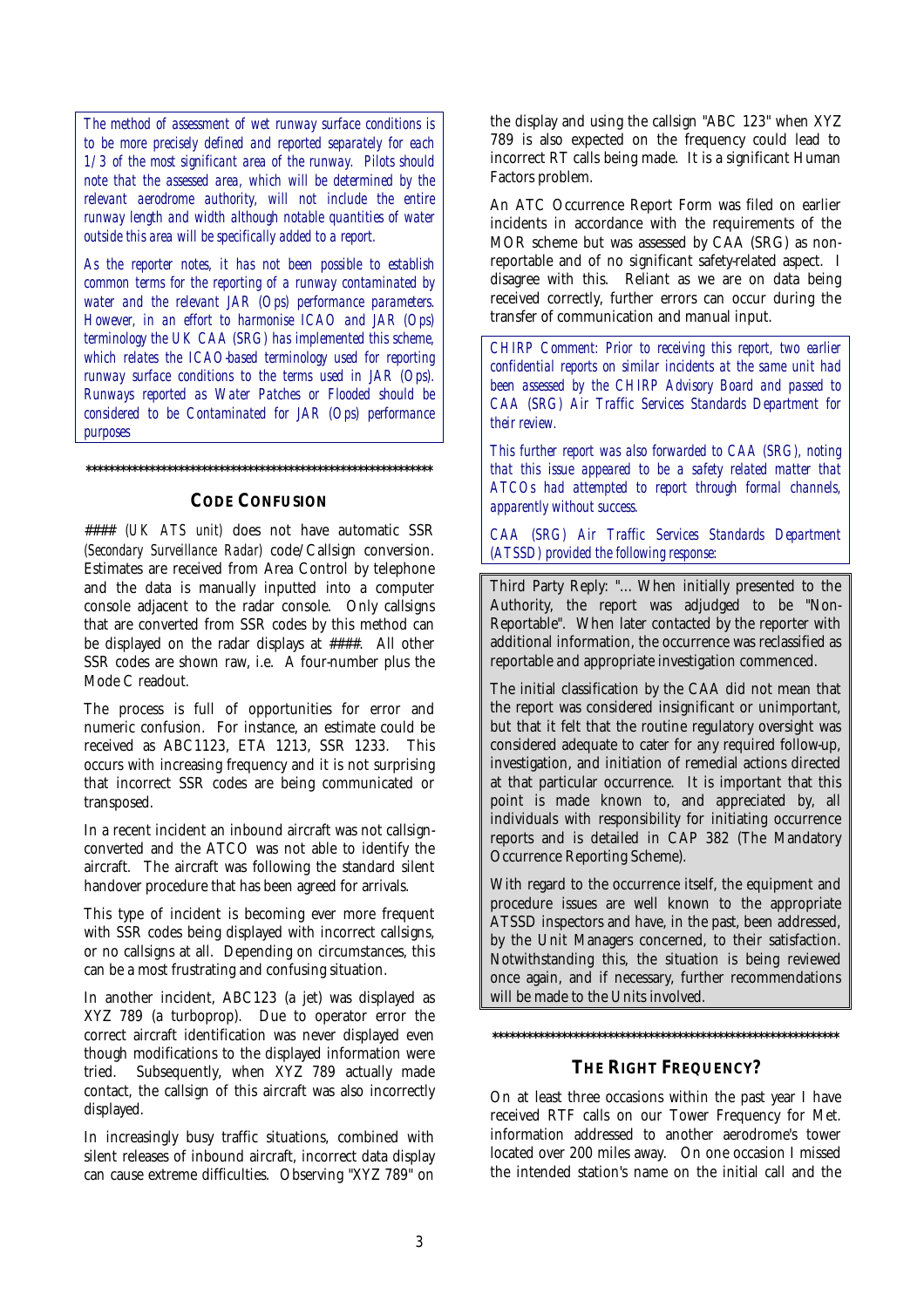pilot missed my station's name on reply. The error was only spotted when the pilot read back a non-existing (at my unit) runway as the runway-in-use. At the time of the call the other aerodrome's weather was good, we had 200 metres in fog.

On other occasions pilots have complained about distracting breakthrough from the same unit's inbounds whilst my inbounds have been on short final. This would suggest that the offender was very high and/or too near my station.

When inbounds to our airfield call on Tower Frequency for Met, sometimes 100 miles away, I always transfer them to Radar Frequency. This is not because I can't be bothered reading it as some crews intimate, but rather Approach/Radar should be the first contact frequency and have a greater protected range.

An even better solution would be for such aircraft to obtain the weather from Volmet (which both stations Met is on) and if necessary get an update from approach when transferred and therefore nearer and lower.

*CHIRP Comment: The geographical separation between aerodrome service ground stations to ensure as far as possible that aircraft at the limits of height and range to each service do not interfere with each other is a radius of 25nm up to 4,000 ft (Tower) or 10,000 ft (Approach). UK AIP Gen 3.4.3 Para 2.2(a) refers. Airborne calls made to airfields from high altitudes will be potential sources of interference, particularly when transmitting on Tower frequencies.* 

## **FLIGHT DECK REPORTS**

**Flight Deck Reports received in Period: 24** 

#### **Key Areas:**



#### **AN ASSUMED NEAR-MISS**

Descent obtained, before contacting #### ATC *(Caribbean destination)*, cleared down to FL100. Became visual with the Island just before change to #### ATC frequency. My initial call was "ABC123" level FL100, with the Island in sight, request visual".

We were cleared to descend to 3,000' for a visual approach. On descent, TCAS revealed a target through which we would fly at approximately 5,000'. We vectored ourselves round it. Later conversation between this aircraft and ATC revealed it to be an inter-Island flight and the aircraft type was an Islander.

My initial call to ATC had been taken to mean "Islander in sight" not " the island in sight".

ATC never mentioned another aircraft to us until after we avoided it.

**\*\*\*\*\*\*\*\*\*\*\*\*\*\*\*\*\*\*\*\*\*\*\*\*\*\*\*\*\*\*\*\*\*\*\*\*\*\*\*\*\*\*\*\*\*\*\*\*\*\*\*\*\*\*\*\*\*\*\*\*** 

| We have received a number of requests for information on<br>liaison visit to ATS Units. The following contact Telephone<br>Numbers may be used to obtain details regarding Flight Crew<br>Familiarisation Visits. These numbers are for Flight Crew use<br>ONLY. |               |                                                                       |
|------------------------------------------------------------------------------------------------------------------------------------------------------------------------------------------------------------------------------------------------------------------|---------------|-----------------------------------------------------------------------|
| <b>LATCC</b>                                                                                                                                                                                                                                                     | 01895 426176  | <b>Jo Clare</b>                                                       |
| <b>SCATCC</b>                                                                                                                                                                                                                                                    | 01292 692699  | Colin McIntyre - Sim Sup Mgr                                          |
| <b>MAN</b>                                                                                                                                                                                                                                                       | 0161 499 5314 | John Evans (internal 7-5314)                                          |
| LGW                                                                                                                                                                                                                                                              | 01293 575271  | <b>Note: Visits strictly limited to</b>                               |
|                                                                                                                                                                                                                                                                  |               | those who genuinely<br><b>use</b><br><b>Gatwick Tower ATC service</b> |
| <b>STN</b>                                                                                                                                                                                                                                                       | 01279 669387  | <b>Watch Manager</b>                                                  |
| <b>BHX</b>                                                                                                                                                                                                                                                       | 0121 780 0901 | <b>Liz Barlow</b>                                                     |
| <b>LTN</b>                                                                                                                                                                                                                                                       | 01582 395455  | <b>Watch Manager</b>                                                  |
| <b>EDI</b>                                                                                                                                                                                                                                                       | 0131 339 1888 | Colin Hicks - Trg & Ops Mgr                                           |
| GLA                                                                                                                                                                                                                                                              | 0141 840 8029 | <b>Duty Watch Manager</b>                                             |
| ABZ.                                                                                                                                                                                                                                                             | 01224 723714  |                                                                       |
| <b>BHD</b>                                                                                                                                                                                                                                                       | 01849 422955  |                                                                       |
| CWL                                                                                                                                                                                                                                                              | 01446 712575  |                                                                       |

**\*\*\*\*\*\*\*\*\*\*\*\*\*\*\*\*\*\*\*\*\*\*\*\*\*\*\*\*\*\*\*\*\*\*\*\*\*\*\*\*\*\*\*\*\*\*\*\*\*\*\*\*\*\*\*\*\*\*\*\*** 

#### **AN UNTIMELY CALL**

In my Company it has become normal, when calling Operations inbound with ETA etc., for them to pass messages for pilots to call Crew Control after landing. The purpose of this is to advise them of changes to their roster for the next few days. When this was first introduced it did not happen very often, but with the shortage of pilots that we now suffer from it is happening on virtually every flight. These changes can be considerable (there is no Management control over the type or number of changes that can be made) and invariably cause disruption to one's home and social life. Not surprisingly therefore a message to call in is always greeted with dismay and the feeling of "I wonder what they want this time".

Unfortunately this feeling persists for the rest of the flight. Company's calls are usually made about 30 minutes before landing, just prior to top of descent. So for the most important part of the flight; descent, approach and landing, when utmost concentration is needed, there is this nagging feeling on the back of the pilot's mind of a pending argument with Crew Control.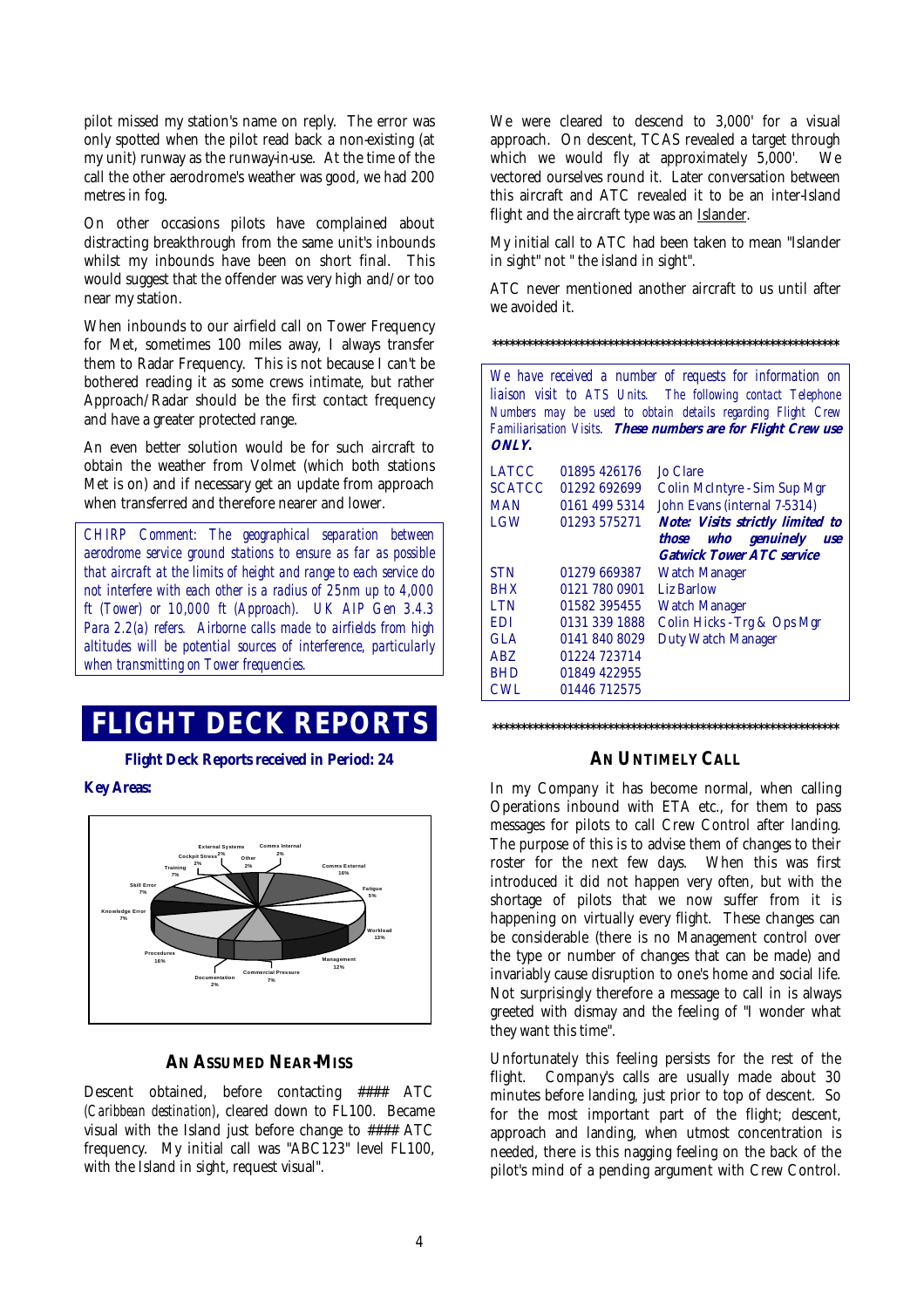This distraction cannot be good and it is now so common that I would suggest it has become a definite Flight Safety Hazard.

The issue of roster disruption needs to be addressed but meanwhile I would like to see in-flight Crewing messages banned. If it is really necessary to contact pilots in this way then it should be left until at least the aircraft is parked at the gate with the engines shutdown.

*CHIRP Comment: The attention of FOD's/Chief Pilots has been drawn to this report.* 

#### **\*\*\*\*\*\*\*\*\*\*\*\*\*\*\*\*\*\*\*\*\*\*\*\*\*\*\*\*\*\*\*\*\*\*\*\*\*\*\*\*\*\*\*\*\*\*\*\*\*\*\*\*\*\*\*\*\*\*\*\***

#### **LEVEL BUSTS - COMPLEX PROCEDURES**

I have read the ongoing saga concerning level busts. I would be most interested to learn of the aircraft types that are involved in these busts. I have noticed that departures/arrivals from/to many airfields have become much more complicated with frequent level and track changes. There is now an increased work-load imposed on pilots by sector ATC as they juggle with their increased traffic movements leading to frequent stepped climbs and descents and heading alterations. Presumably, these SIDs/STARs/ATC changes are designed with FMS equipped aircraft in mind where the jolly old computer does the work?

I fly a steam driven B727 where I do not have the benefit of any modern technology and thus have to manually fly these complicated traffic patterns usually accompanied with many frequency changes both for the VHF and VOR, which ensures that the other pilot cannot assist with navigation etc. With so much going on in the cockpit at once there is an increasing difficulty of flying reasonably accurately and with the weather factor thrown in an almost impossible task is created.

**\*\*\*\*\*\*\*\*\*\*\*\*\*\*\*\*\*\*\*\*\*\*\*\*\*\*\*\*\*\*\*\*\*\*\*\*\*\*\*\*\*\*\*\*\*\*\*\*\*\*\*\*\*\*\*\*\*\*\*\*** 

#### **ERROR BY DESIGN?**

Our fleet has some aircraft with VHF Navigation/Communication boxes from a different manufacturer than the remainder. These have the VHF NAV Box and the ATC Transponder box of similar layout. On the NAV box a white button on the right hand side changes the Pre-set RT frequency to the In-Use RT frequency whilst on the Transponder box it is the IDENT button. On numerous occasions when asked to squawk IDENT, I have pressed the similar button on the NAV box thereby taking me off the In-use ATC frequency and onto the pre-selected frequency. As we operate routinely out of ###, all the controllers voices are familiar but the change in controllers voice has never alerted me to my error.

The situation is not helped by the fact that both boxes are mounted on the right hand side of the central console and partly obscured by the collective but surely the manufacturer isn't helping by making his product range with a similar appearance.

#### **\*\*\*\*\*\*\*\*\*\*\*\*\*\*\*\*\*\*\*\*\*\*\*\*\*\*\*\*\*\*\*\*\*\*\*\*\*\*\*\*\*\*\*\*\*\*\*\*\*\*\*\*\*\*\*\*\*\*\***

#### **AHEAD OF THE GAME?**

A somewhat amusing incident, but with some potentially serious implications?

I was occupying the jump-seat on a positioning flight. Taxying inbound at #### *(UK destination)*, ATC instructed our aircraft to hold position pending pushback of another aircraft. Several minutes later, no aircraft movement was observed or even sight of anticollision lights or a tug. Problem queried with ATC still instructed to hold. A few more minutes passed, and another aircraft was held behind us.

Problem queried again. "Hold for ###;" *(European Airline).* The aircraft concerned was quickly spotted …. still refuelling!! However, it HAD called for push!

I wondered how accurate a check was carried out on their fuel uplift? Who checked the refuelling panel was secure? No fire cover seen - did they have pax aboard (highly likely!) - is this permitted without fire cover?

*CHIRP Comment: Many airline/airport authority procedures permit refuelling with passengers on board, provided the cabin emergency exits are appropriately manned. No additional fire cover is normally specified.* 

**\*\*\*\*\*\*\*\*\*\*\*\*\*\*\*\*\*\*\*\*\*\*\*\*\*\*\*\*\*\*\*\*\*\*\*\*\*\*\*\*\*\*\*\*\*\*\*\*\*\*\*\*\*\*\*\*\*\*\*\***

#### **DEAF EARS?**

Fortunately, I have no incident to report. I would like, however, to highlight a common practice by some airlines, including my employer, which I feel is a significant risk to flight safety: namely the practice of not using flight deck intercom systems in favour of half wearing a headset over one ear for VHF comms, whilst using the other ear, unaided, for cockpit communications. And all this in what are often not so quiet flight decks.

I cannot believe that we do not hear much better with two ears than with one, and many are the times when I, and other colleagues of mine, have had to ask for the other crew member to repeat things because of aircraft noise in one ear, and ATC in the other with the volume turned high enough not to miss a call. Not the best answer in a busy terminal area after a long flight, and an unnecessary increase in stress factors. Myself and others have raised this point several times to our training and safety departments, all of which has fallen, pardon the pun, onto deaf ears. The stock answer is that there is no written down SOP on intercoms, and common agreed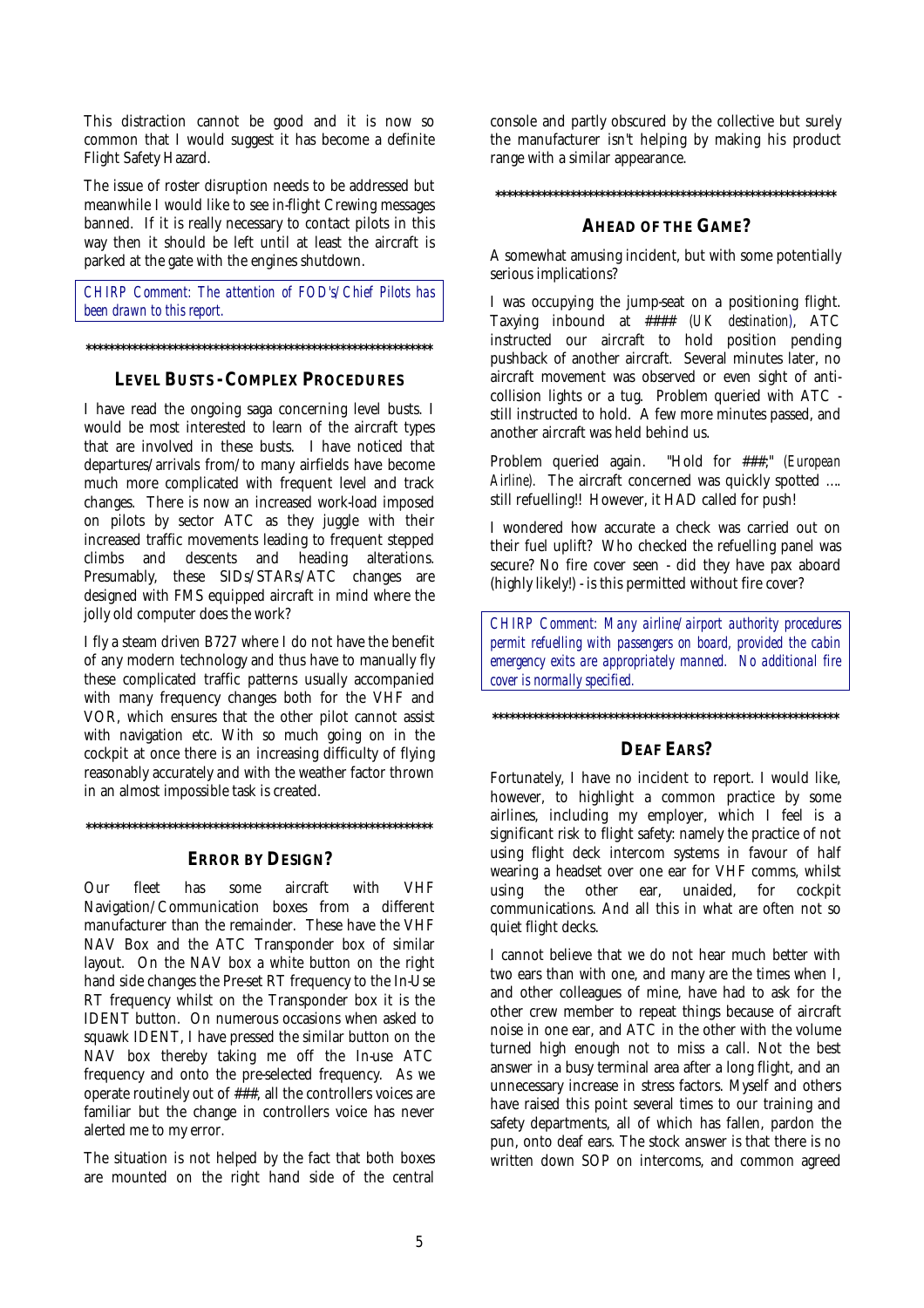practice rules. In reality, the guy in the right hand seat has no influence without things getting silly.

As even single ear-piece headsets are not incompatible with intercoms, I would have thought a compromise would be mandatory use of full headset and intercom at the busy times, say below a given flight level, with the option for personal preferences in the cruise. Volumes for different communication channels could be adjusted to suit, and surrounding noise significantly reduced. This would preclude the need to speak louder than usual to be heard, to ask for repetitions, and generally improve the working environment. After all, if the CAA and other agencies have made intercoms mandatory in transport aircraft, it will be for a reason.

*CHIRP Comment: The use of headsets for the purpose of effective reception of RTF/intercom messages between flight crew members is not mandated. The certification requirement for an intercom system is to provide communication between all crew members in an emergency.* 

*The partial/full use of a headset in normal operations should be dependent on the ambient noise level on the flight deck. For this reason, some operators specify the headset policy by aircraft type and phase of flight, as the reporter suggests.* 

**ON REACHING THAT CERTAIN AGE**

**\*\*\*\*\*\*\*\*\*\*\*\*\*\*\*\*\*\*\*\*\*\*\*\*\*\*\*\*\*\*\*\*\*\*\*\*\*\*\*\*\*\*\*\*\*\*\*\*\*\*\*\*\*\*\*\*\*\*\*\*** 

Two recent accident/incident reports have involved, as an apparently minor contributory factor, the handling pilot being distracted by dislodging his spectacles.

When I had to learn to cope with wearing spectacles I found it a far-from-easy process even though, being a training captain, I had ample opportunity to practice in the simulator.

The main problems were:

1. Learning to line up the lenses with where I wanted to focus on the instrument panel.

2. Learning to keep my head still, and in the right position during an instrument approach so that I had the correct view on going visual.

3. Developing a technique to cope with use of the Oxygen mask.

At home, and in the office, I found that attaching the specs to a cord slung round my neck was comfortable and convenient. When I tried the system in the simulator however, it proved disastrous, particularly in the oxygen mask case. The potential for getting caught up in a tangle of headset cable, oxygen tube, specs cord and control column was far too great.

It would be interesting to know whether the two pilots involved in these reports were using a cord. Pilots should at least be made aware of the potential problems and encouraged to develop their own practices during recurrent simulator sessions.

The best advice I received from another Training Captain was, in the event of the need to go onto oxygen, first: "Clean your head!" ie remove headset, specs, pipe or anything else, then don the Oxygen mask, then restore the headset, specs or whatever else you need. This took but a moment and if done as a conscious first step, brought forth order out of chaos.

The aircraft type and model will influence best practice, but I'm sure there is a wealth of experience on this subject in the profession. Can CHIRP tap into it, and pass it on for the benefit of all?

*The most recent incident to which the reporter refers is described in AAIB Report No. 3/99.* 

*As the reporter states, there are a number of problems associated with the use of spectacles on the flight deck, particularly bifocals. Many of us have to grapple with this particular problem at some time or another. We will be pleased to pass on any other good suggestions.* 

## **ENGINEERING REPORTS**

**Engineering Reports received in Period: 3** 

#### **Key Areas:**



*This report, written with a welcome touch of wry humour, highlights some of the bureaucracy, masquerading under the name of Security, which can add significantly to the frustrations and time pressures that accompany many tasks that we are asked to perform on a frequent basis.* 

#### **ID STRESS**

There has been a lot of talk in chirps about what stresses an engineer has to endure today. A number of the articles have focused on duty hours, working night shifts, shortages of qualified personnel and the commercial pressures put on us.

I am a senior engineer in a UK Regional airline, which has its base maintenance at XXX airport.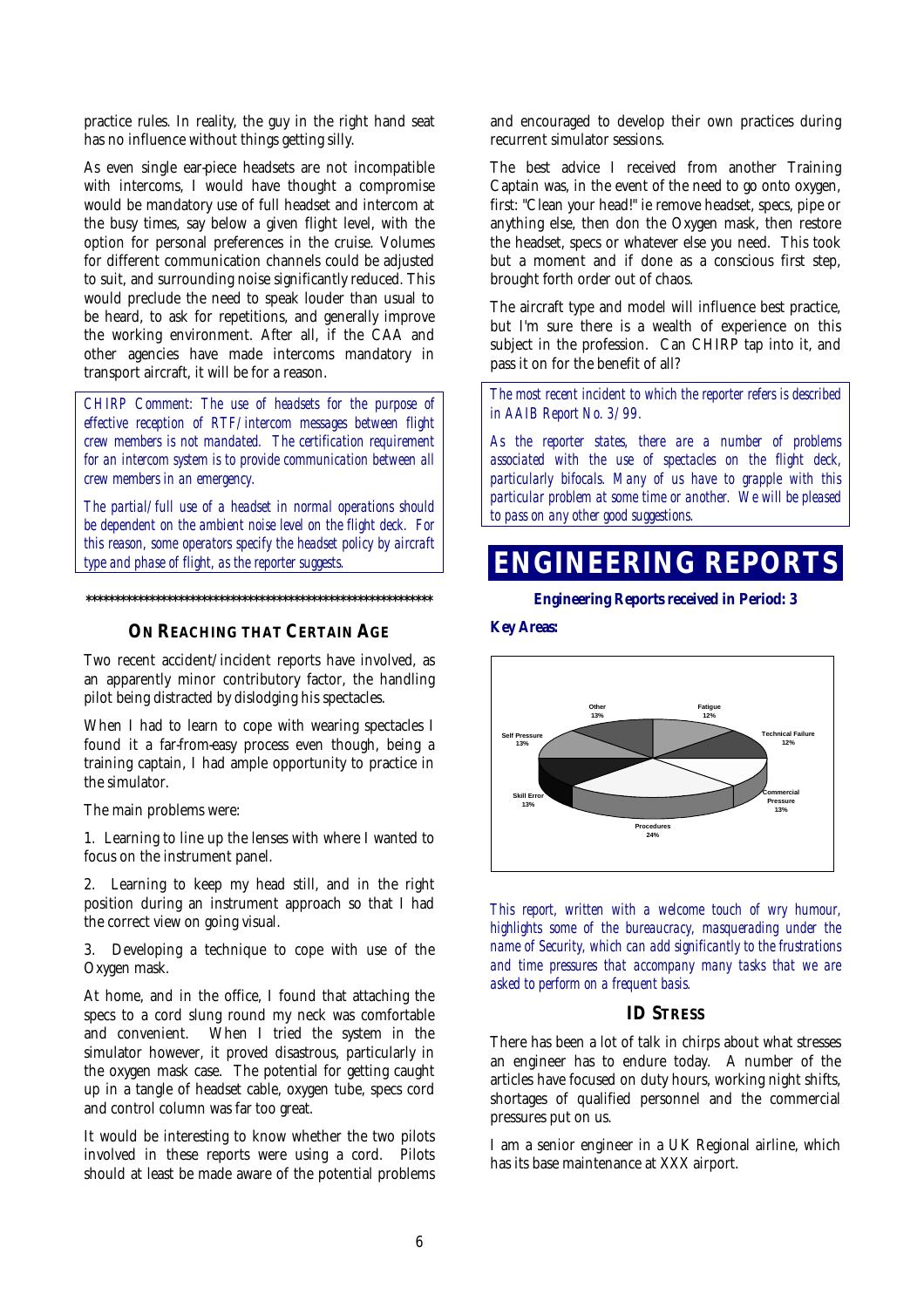So what stresses could we have?

Is it because we don't have enough personnel? - No.

Is it because of the unsociable hours we have to work? - No.

Is it because the aircraft are difficult to work on? - No.

Do we have a shortage of spares? - No.

Are we underpaid or mistreated by our bosses? - No.

It's the barrage of obstacles put in our way that prevent us from doing our job properly.

Yesterday for me, it all came to a climax. I went over to Security to have my ID card reissued with the yellow air crew stripes. The aircrew IDs for our engineers was a result of the airline having numerous line stations and destinations that we fly to. Last month I needed one of our engineers to cover AAA airport whilst the engineer based there was away. It took 3 days for this person, who already had a pass for BBB airport, to have it validated at AAA. Day 1 - Driving course, Day 2 - Security brief, Day 3 - Safety brief (which teaches a LAE that propellers are dangerous, jet engines are hot and the little red flashing light means, the pilot may be about to start engines).

So I have now lost this person for 3 days whilst he drives backwards and forwards to AAA. This happens any time that we have a need to visit a different airport.

So the decision was taken that LAEs should have aircrew IDs and travel as supernumerary crew.

My ID was issued by XXX Security but they took my Manoeuvring Area Driving Permit (MADP) away, the reason given was that it had expired. And to add more pain - I was required to attend a security brief otherwise my ID would be cancelled. Now here I am with the ramp vehicle and I can't even drive it back airside. The security brief is going to be on the day when I was rostered to be elsewhere.

Every time I get a pass for an airport I have to attend all these briefs which all show the same video. I am required to taxi and ground run aircraft at anytime anywhere and don't have any problems - but I still need to attend a driving course.

Shortly having left security at XXX, our operations department called me, asking if I could go over to YYY Airport because one of our aircraft had one flat main wheel tyre (4 fitted). The timing was going to be OK because the rush hour had not yet started. So off I go with two new main wheels and ask Operations to advise YYY to expect me at Security Gate 1. Ten minutes before arrival YYY are told again to expect me. I arrive at Security Gate 1 and am greeted with the - "Sorry you can't come in without a YYY ID."

Would they accept a BBB, AAA, CCC ID? - No.

Would they accept a XXX aircrew ID? – No, because it says "Engineer".

Twenty minutes later after much telephone conversation between Gate 1 and Security Control, I was told to go to the terminal and get a temporary pass - of course, once you find your handling agent with an authorised signatory.

I told Security that I would have problems parking outside the terminal, I was told, "Tell the security person at the terminal that you are going there to collect a pass". When I got to the terminal Security told me, "You can't park here." Regardless of what the other person told you, and your neck full of IDs.

So after having parked my car and found a signatory and gone to Security to have a temporary pass issued, I get back to Gate 1. ONE HOUR HAS NOW ELAPSED.

In between this time I have had a steady stream of calls from our Operations asking where I was and when the aircraft would be serviceable again.

I eventually get to the aircraft, ATC having told the captain that the stand is required, and promptly making him move - I now have two flat tyres and can't get the jack under the axle. A very kind, fellow engineer from ### *(UK airline)* told me that he had strongly recommended that the aircraft should not be moved but his recommendations had been ignored.

The ### engineer had already prepared the nitrogen bottles, one tyre was pumped up allowing the axle jack to be slipped in.

In all it took 15 minutes to do the job, one hour to get on the apron, a lot of very disappointed passengers, and one very stressed out engineer.

Is this a one off occasion? - Certainly not, it happens all the time. The engineer is treated like the airport leper. Wouldn't it be nice if I could flash my little red CAA AME book and get to my aircraft the same way that the crew can show their little green CAA ATPL book and get to their aircraft? I'm sure flight crews would support me on this, especially since they are the ones calling Operations asking how long it will be before the engineer turns up, who happens to be having another ID card hung around his neck.

So, as you can see, the work does not stress me out, the aircraft is fixed with ease, I can even predict how long it will take.

What else stresses me out?

Aircraft finishes flying (around 10 p.m.) It requires a defect rectifying. Defect is rectified with relative ease; aircraft requires a ground run:-

XXX Airport charges £100.00 for the first half-hour and £200.00 thereafter for use of the run bay (commercial pressure?).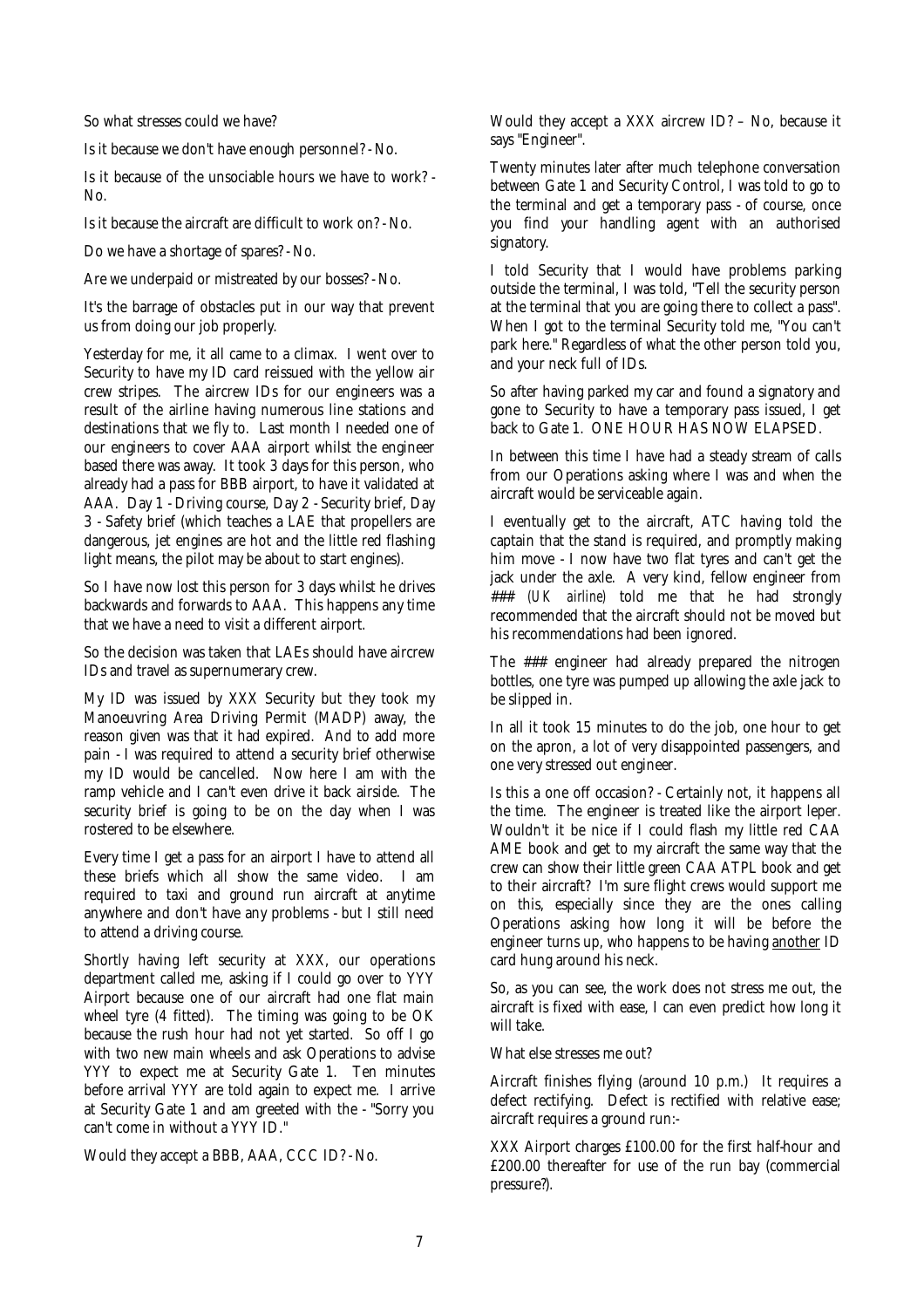At AAA Airport - "Can't you fly the aircraft somewhere else to do your ground runs?" Ground runs not allowed after 10 p.m.

Most other airports are the same *(as regards ground runs at night).* Ask yourself this - when do airlines stop flying? At night!

How can I be allowed to do my job safely and professionally when sometimes I have to allow the aircraft back into service without a ground run?

Please feel free to contact me for further details. If you can't find me, I will probably be sitting watching another ramp safety video (after having worked a night shift) so that I can have another ID hung round my neck along with all the other engineers.

There is no real shortage of engineers - their time is being dreadfully misspent.

Its time that the CAA and the DoT got together and resolved this one problem of many. This is what Human Factors is all about.

*CHIRP Comment: Establishing the correct balance for effective security measures at UK airports on the one hand with the requirement for authorised airline personnel to have reasonable access on the other is essential.* 

*If this report reflects a more general problem, there may be a case for reviewing the security procedures for personnel on essential airline duty at some UK airports. We would be interested to learn of other similar problems* 

*The issue of ground running at airports and curfews, also mentioned by the reporter, is a matter which the UK Flight Safety Committee, in one of its working groups, is assessing.* 

**\*\*\*\*\*\*\*\*\*\*\*\*\*\*\*\*\*\*\*\*\*\*\*\*\*\*\*\*\*\*\*\*\*\*\*\*\*\*\*\*\*\*\*\*\*\*\*\*\*\*\*\*\*\*\*\*\*\*\*\*** 

*The professionalism of some Engineers, in the face of commercial pressure, is called into question in this report.* 

#### **ON TIME - SERVICEABLE OR NOT?**

Following previous reports of engineers being pressurised into signing aircraft to fly when being unserviceable, I would like to publicise events at my workplace. (A JAR 145 Approved organisation).

My company is contracted to ### *(A company operating under a UK AOC)* to provide line maintenance services.

Occasions have occurred when a certifying engineer has been pressurised by ### *(the company)* to sign a defect as cleared in order that the aircraft can make its slot. When we have refused and declared the aircraft AOG there have been threats of reprisals etc.

As an example, a ####*(a narrow-bodied jet)* arrived with a discrepancy between the Captain's and First Officer's altimeters. An avionics engineer carried out trouble shooting and upon finding the required spares were not available declared the aircraft AOG. Another engineer from ### *(the company)* then came from their Maintenance Control and proceeded to sign the defect as ground tested, no defect, and also signed the daily check and Release to Service 'blind'.

In addition to this cavalier attitude, from someone who does know better, I am concerned about the ever increasing number of 'non-aviation' people coming into executive positions with no understanding of (or choose to ignore) aircraft and flight safety. They then proceed to frighten normally responsible personnel into putting aircraft into the air knowing they are in a non-airworthy condition, using threats to their careers or continued employment.

I would like to see a method of making these people aware of the responsibility behind operating aircraft and that for once the bottom line and the shareholders must take second place.

*CHIRP Comment: Whilst it is recognised that the vast majority of UK AOC holders and Approved maintenance organisations manage the sometimes difficult balance between the demands of the schedule and the need for unscheduled maintenance in an entirely safe manner, this report indicates that some individuals succumb to pressure to dispatch a technically defective aircraft.* 

*It is in situations such as this where engineers will earn the respect and status they seek by the manner in which they demonstrate their professionalism.* 

*For those individuals who hold the opinion that defect rectification must be subordinate to an airline's perceived performance/profitability the well known phrase, adapted for the purpose, "If you think a missed slot is expensive, try an accident," comes to mind.* 

**\*\*\*\*\*\*\*\*\*\*\*\*\*\*\*\*\*\*\*\*\*\*\*\*\*\*\*\*\*\*\*\*\*\*\*\*\*\*\*\*\*\*\*\*\*\*\*\*\*\*\*\*\*\*\*\*\*\*\*\*** 

#### **CAA (SRG) FLIGHT OPERATIONS DEPARTMENT COMMUNICATIONS**

*The latest CAA (SRG) Flight Operations Department Communications have been issued since April 1999:* 

#### **6/99**

1. Controlled Flight into Terrain (CFIT) - Operational and Training Considerations.

#### **7/99**

- 1. JAR-Ops 1/3 Subpart M Quality Systems Implementation Guidance.
- 2. Light Aircraft Maintenance Schedules (LAMS).
- 3. Circuit Breakers (CBs) Operational Use.
- 4. Battery Overheating Potential Fire Hazards.

**8/99** 

1. Inoperative Exits - ANO Article 54(8) Policy Change - With Effect From 1 June 1999.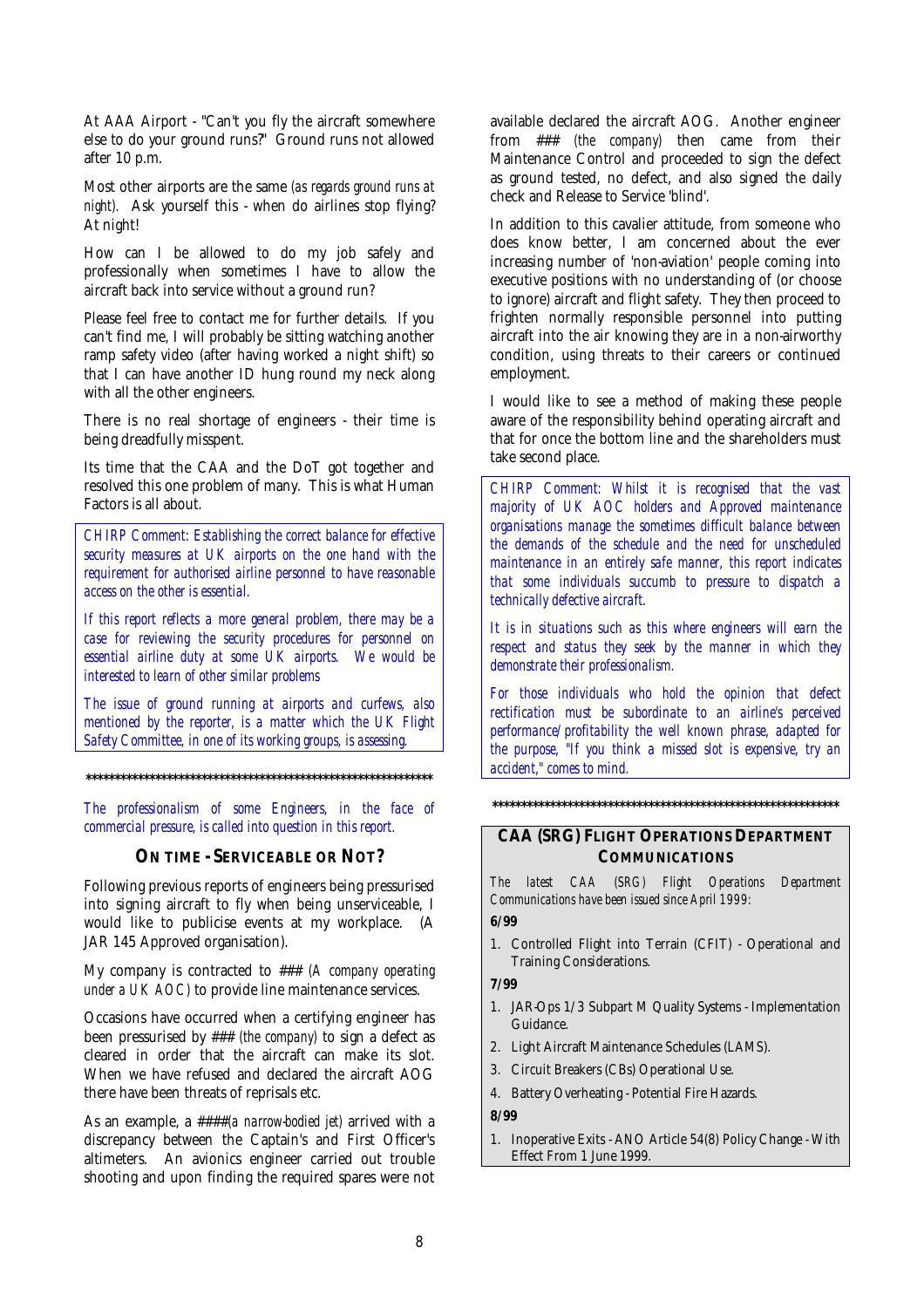## **FEEDBACK - COMMENTS**

#### **'A LOW APPROACH' (FB50)**

*The report 'A Low Approach' described an incident in which a helicopter crew inadvertently descended too low when transitioning to visual from a rig radar approach in poor weather. The following two reports offer further comment on this subject.* 

#### **(1)**

I think the disorientation caused by rig lights at night even in good visibility can trigger an instrument scan breakdown. In fact it is the most dangerous time when someone is transitioning from pure instrument flight to partial visual reference.

Twice in only 2,000 offshore hours in my career whilst operating as a co-pilot I have had to take control from the Captain to recover from very high rates of descent close to the rig at night. In both cases the aircraft would probably have ditched without intervention. The first instance was in a North Sea operation with a senior management pilot who didn't get enough stick time, the second was in the South China Sea with a very experienced pilot who hadn't had much recent IF *(Instrument Flying)* experience.

In both cases I consider it to be a failure of the training system that led to the problem. We didn't have simulators then and I daresay things are better now, but this report still says something valid about training quality.

#### **\*\*\*\*\*\*\*\*\*\*\*\*\*\*\*\*\*\*\*\*\*\*\*\*\*\*\*\*\*\*\*\*\*\*\*\*\*\*\*\*\*\*\*\*\*\*\*\*\*\*\*\*\*\*\*\*\*\*\*\***

#### **(2)**

For a rig radar approach the crew has to plan the approach and overshoot profile as well as maintain their own separation from other traffic and maintain separation from surface contacts. This sometimes has to be done with little notice due to rapid weather changes and may be modified during the procedure due to changes of any of these factors.

These are all command decisions, as is the decision as to whether there is sufficient visual reference to continue the approach to land. In my opinion, therefore, the Captain should always be Pilot Not Flying for a rig radar approach if the conditions are likely to be anywhere near minima. Some crews (wrongly in my opinion) decide who should be Pilot Handling, based on whose landing it will be. However, as the procedure is flown at 60 Kts ground speed with a decision range of ¾ nm there is at least 45 sec to hand over control if it is a P2 landing. In reality there is far longer as the ground speed is brought nearly to zero to land. So whose landing it is should not dictate who is PF/PNF for a rig radar approach

I can honestly say I have never been low on a night rig radar approach (unintentionally anyway!). However, the night visual environment is one which can cause a lot of spurious visual cues that are a trap for the unwary, and North Sea crews spend less time in these conditions than in the late 70's early 80's, as we are all fully IFR trained now.

*CHIRP Comment: A visual transition at night in poor weather can be extremely demanding for the reasons given above. A lack of experience and/or recency may increase the level of difficulty. The plan for the approach should always include consideration of these factors.* 

#### **\*\*\*\*\*\*\*\*\*\*\*\*\*\*\*\*\*\*\*\*\*\*\*\*\*\*\*\*\*\*\*\*\*\*\*\*\*\*\*\*\*\*\*\*\*\*\*\*\*\*\*\*\*\*\*\*\*\*\*\***

#### **MORE ON ALTIMETER CONFUSION (FB50)**

*We received a number of interesting responses to the report titled 'More on Altitude Confusion' that was published in the last issue of FEEDBACK and described the flight deck duties during a Standard Instrument Departure (SID). In view of the significant number of level bust incidents that occur in the departure phase of flight, three of these are included below. The first comments on the use of a flight level for the initial level off.* 

#### **(1)**

FB50 item "More on Altimeter Confusion" made compelling reading. I have every sympathy for aircrews in such circumstances.

There is absolutely no need for any ATS *(Air Traffic Services)* provider with any interest in flight safety or service to the customer to have departure procedures or SID's which mandate a Flight Level for initial level off. In the Scottish TMA *(Terminal Manoeuvring Area)* all SID departures climb to 6000 feet QNH *(altimeter pressure setting)* and inbound aircraft are descended to a "Minimum Stack Level" which is the FL equivalent of 7000 feet based on a common (Glasgow) QNH.

This is a simple, safe procedure, administered by the area control unit and takes the workload out of the cockpit.

*CHIRP Comment: As the report on Page 5 details, pilots operating from several of the principal UK airports would endorse the need for simple SID/STAR(Standard Instrument Arrival) procedures. It is difficult to understand why there is no current requirement for the flight deck task to be one of the criteria to be considered during the development of new/revised procedures.* 

*Incidentally, do you know who is legally responsible for the accuracy of the information portrayed on your Departure/Approach plates?* 

**\*\*\*\*\*\*\*\*\*\*\*\*\*\*\*\*\*\*\*\*\*\*\*\*\*\*\*\*\*\*\*\*\*\*\*\*\*\*\*\*\*\*\*\*\*\*\*\*\*\*\*\*\*\*\*\*\*\*\*\*** 

*Other comments related to some of the operational techniques described in the published report.*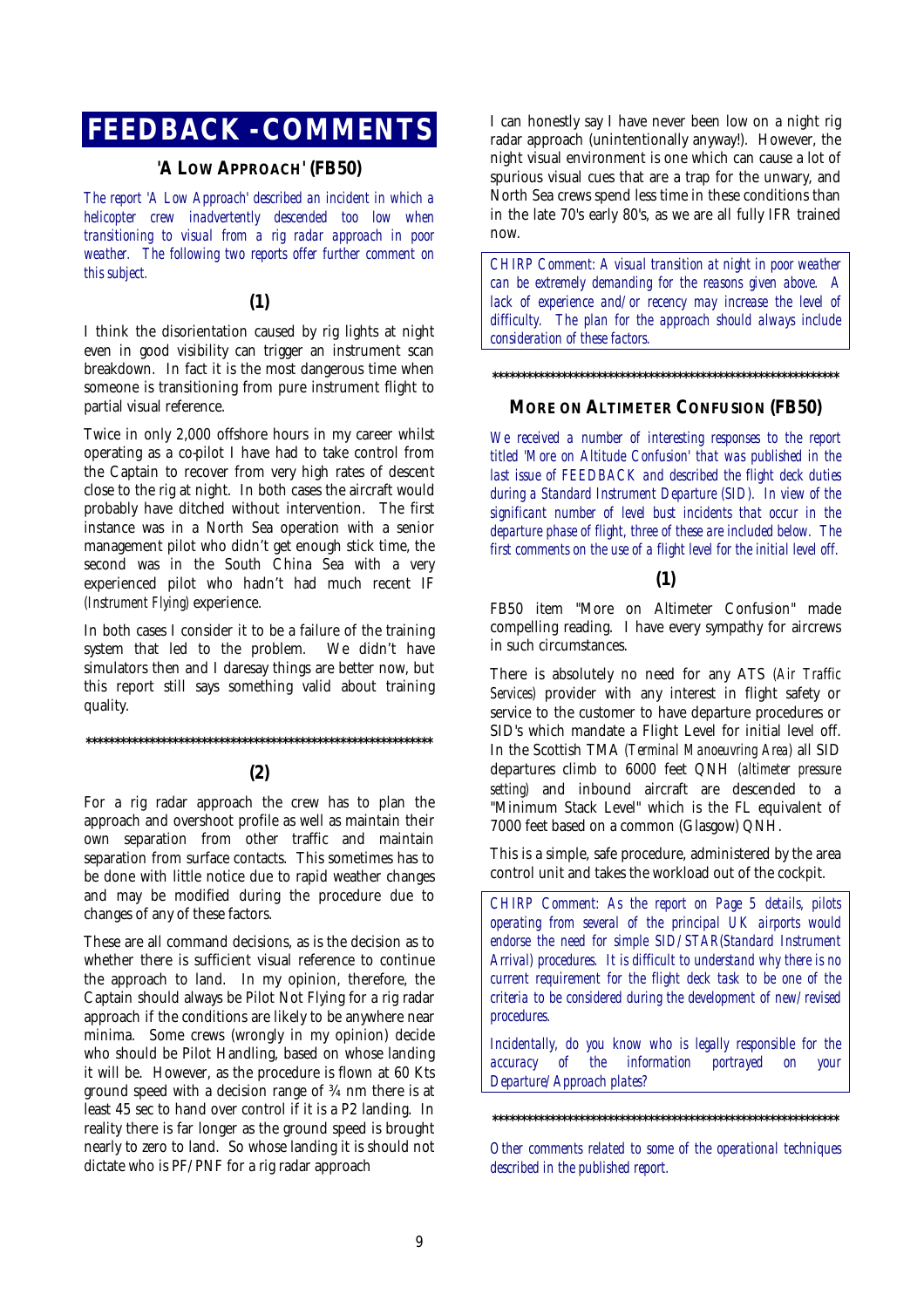I feel stirred to reply to the above article. Whilst I would agree that there may be a case for having higher transition altitudes within the UK, the company procedures which were described (assuming they are correct) would appear to be somewhat old fashioned and perhaps misguided.

It may be a requirement to carry out a full thrust take off (for example due to runway contamination or low visibility, etc.) but this does not mean that the climb after 1,500 ft agl has to be conducted at full climb thrust. Most FMC's *(Flight Management Computer)* offer CLB1 or CLB2 *(Climb)* options which result in lower thrust settings leading to lower rates of climb which therefore allows more time to climb to the first level off. Many company operations manuals also instruct pilots to reduce the rate of climb to 1,000 fpm or less when within 1,000 ft of a cleared level when hand flying and/or not using the flight director. This instruction states something that is normal airmanship with respect to observing a clearance limit.

However the major point I wish to make is that checklists are not there to tell you how to operate the aircraft and its systems but to confirm that certain actions have been completed. Some pilots in the UK seem to be unaware that 1013 Mb may be set (on climb) when cleared to a flight level, providing no intermediate altitude reports below the Transition Altitude are required. *{UK AIP (ENR 1-7-2 Para 5.1.4) refers}.* 

Your writer is incorrect in stating that "resetting does not come into any procedure until the After Take Off Check List and it is not relevant that the checklist cannot be completed "until FL100". Resetting of altimeters should be actioned at the correct time. As retracting the flaps is part of the after take off actions, would he wait until FL 100 to do so, just because that is when the checklist is read?

Reference to the altimeters on the checklist also means that they are set appropriately for the phase of the flight. Some departures require a level off at the transition altitude. Some pilots seem to think that the After Take Off Checklist cannot then be completed because 1013 is not set. On a flight where 1013 is never set (e.g. a short sector at low level), this would mean that the After Take Off Checklist could never be "technically" completed and yet the altimeters have been set correctly for this stage of the flight. Your writer is also wrong to say that "if the SID has an initial level off at an altitude, it doesn't matter if we forget something" because if that altitude is the TA you then have to remember to set 1013 when cleared for subsequent climb.

It worries me that there seems to be widespread ignorance of the whys and wherefores behind the correct setting of the altimeters. I can only conclude that either this is not adequately covered in either basic or advanced training or that certain companies are using procedures which are out of date (more appropriate to lower performance aircraft) or incorrect. Until pilots understand how to operate the altimeters correctly to ensure vertical separation then it is surely irrelevant as to where the transition altitude is.

Navigation of the aircraft means vertical as well as horizontal. Navigation comes second to aircraft control but ranks high in the list of priorities. Yes, I would agree that there is a lot to do in the few minutes after take off and that aspects such as lower transition altitudes and ATC handovers do not help, but it is up to us as pilots and aircraft operators to make sure we understand the reasons why we carry out actions when we do rather than blindly following a checklist, which is not designed to tell us how to operate, but is another string to the bow to ensure safe operation.

*CHIRP Comment: Several other reporters commented on the practice adopted by some pilots to elect to hand fly the aircraft during the initial climb and departure, which in the case of some complex SID procedures can represent one of the highest workload periods in the whole flight.* 

*While this may be justified on the basis of enhancing handling proficiency, it may in some circumstances adversely affect situational awareness.* 

**\*\*\*\*\*\*\*\*\*\*\*\*\*\*\*\*\*\*\*\*\*\*\*\*\*\*\*\*\*\*\*\*\*\*\*\*\*\*\*\*\*\*\*\*\*\*\*\*\*\*\*\*\*\*\*\*\*\*\*\*** 

#### **A COMMON AERONAUTICAL LANGUAGE (FB50)**

*We have continued to receive comments on the use of French and English in French ATC communications. The following two may be of particular interest:* 

#### **(1)**

We encountered an engine problem on take off from #### ( a French Airport) which continued during initial climb out. Elected to return to the airport with one engine at idle/configured for a single engine landing.

We alerted the Fire service to check the engine, having shut it down, after clearing runway. A confusing threeway conversation ensued with the Tower controller acting as interpreter on the Tower frequency, as we were unable to communicate directly with the Fire service.

Are crews aware that the international language (English) doesn't extend to the emergency services at some major airports in France and that only French speaking crews are able to converse directly with the Fire service?

*CHIRP Comment: This problem is not confined to French airfields. Similar difficulties may be experienced in other countries.* 

**\*\*\*\*\*\*\*\*\*\*\*\*\*\*\*\*\*\*\*\*\*\*\*\*\*\*\*\*\*\*\*\*\*\*\*\*\*\*\*\*\*\*\*\*\*\*\*\*\*\*\*\*\*\*\*\*\*\*\*\***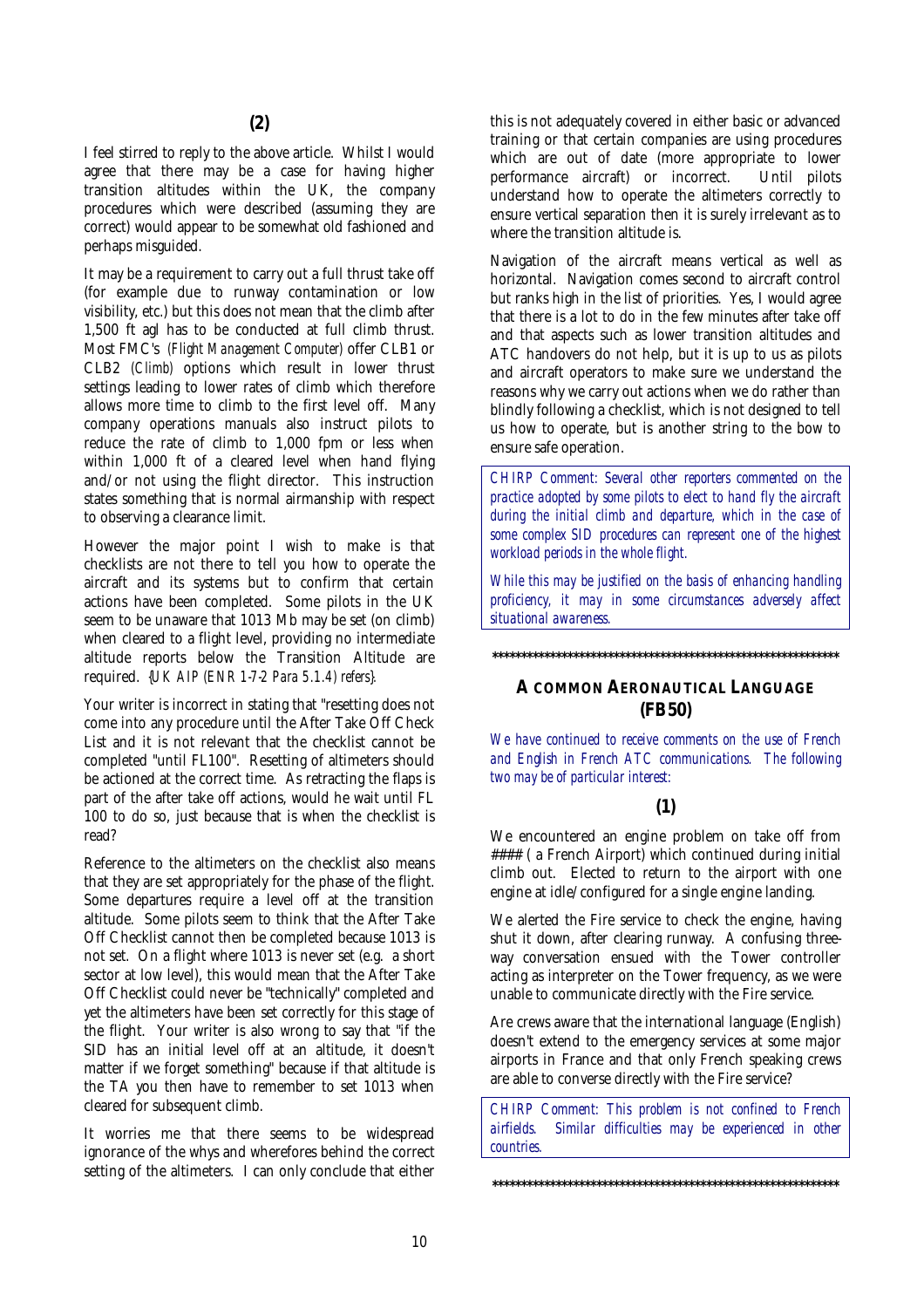I would like to emphasise the safety aspect of having a common language concerning RT procedures. I am a French pilot holding an UK ATPL and working for a UK airline.

I am used to flying with English First Officers who don't know how to speak French and don't understand it at all. They are, however, not to be blamed for that, despite what I often hear during conversations on the subject. French Airlines fly to Germany, Italy, or Japan, but their pilots don't know how to speak German, Italian, or Japanese. It's obvious that the English language must be the only official aeronautical language, not only for the benefit of English pilots (as I used to hear on the south side of the Channel), but for the benefit of all of us, whatever our nationality may be.

How many times, have I been aware of a critical situation while my first officer didn't have a clue what was going on! This fact is critical during departures and approaches in congested airspace. I think the reason why France doesn't adhere to this principle is simply that in case of an emergency, French procedure must be observed for obvious safety reasons. Under stress and heavy workload, there is no point in adding a language problem. This, however, shouldn't prevent all pilots from speaking English during normal times; then, should an emergency occur, pilots should send a MAYDAY message and switch to French. I am sure that everybody would understand. Apparently, this is the procedure the Air Force is using with military controllers and it works. I've noticed that several German pilots are using English RT in their own country. France must do the same.

The most disturbing fact is that the French DGAC *(Civil Aviation Authority)* itself seems to be aware of this safety problem, for they have set up two proper English exams, called QRI (Qualification Radio Internationale) and "Anglais du PL." Air France has its own (and not easy) English exam for its pilot recruitment as well.

In addition, I must say, after having been flying for more than two years within the  $U\breve{K}$  airspace that the phraseology is much more respected there than in France where pilots are often arguing with the controllers, which makes the RT really difficult for foreigners who try to pass their own message in between, and sometimes unfortunately cutting off important transmissions because they don't know whether the discussion is terminated or not. By using the English RT, this problem would be solved as well.

*CHIRP Comment: We agree wholeheartedly with these sentiments - solely on grounds of safety.* 

**\*\*\*\*\*\*\*\*\*\*\*\*\*\*\*\*\*\*\*\*\*\*\*\*\*\*\*\*\*\*\*\*\*\*\*\*\*\*\*\*\*\*\*\*\*\*\*\*\*\*\*\*\*\*\*\*\*\*\*\*** 

*In FEEDBACK 48 we published a report on actioning defects recorded on centralised maintenance computers (CMC's). A*  *comment in FEEDBACK 49 on the design logic of CMC's has provoked the following further comment.* 

#### **TO FIX ... OR NOT TO FIX (FB49)**

#### **(1) THE THEORY**

In answer to the published letter, the theory of EICAS is well known to all licensed engineers practising on these types of aircraft. However, the theory I feel is not beyond questioning.

The flight crew may not be concerned with an undercarriage proximity sensor inoperative or a lav/galley fan inoperative but the manufacturers/CAA are because they place restrictions in the MEL *(Minimum Equipment List)*. If nobody looked in non-FDE's *(Flight Deck Effects)* these defects would not only go unreported and unrectified but the a/c would LEGALLY be out of compliance. That is why you should look at non-FDE's, not just for the safety of the aircraft, to help prevent a more serious failure, but also to help protect your licence as by not looking and acknowledging MEL defects you could be accountable to the CAA.

After all, if you opened the engine cowlings to change an ignitor box and noticed the IDG *(Integrated Drive Generator)* had low oil level would you just ignore it and say "it will be looked at in 10 days on the next check" or would you service it to prevent failure?

In the last paragraph of the letter, stating "present leg faults/existing faults need not be actioned on transit/main base" inputs, I think with the above examples (prox. switch/lav-galley fan) that this may be a very incorrect statement from somebody who may not actually be put in the position of carrying out line maintenance at "hands-on" level.

*CHIRP Comment: The comments that we have received on this subject only serve to reinforce our view that there is still a degree of confusion over the action to be taken on CMC readouts. If this is indeed the case, it needs to be addressed.* 

#### **ENGINEERING REPORTS - A COMMENT**

**\*\*\*\*\*\*\*\*\*\*\*\*\*\*\*\*\*\*\*\*\*\*\*\*\*\*\*\*\*\*\*\*\*\*\*\*\*\*\*\*\*\*\*\*\*\*\*\*\*\*\*\*\*\*\*\*\*\*\*\*** 

It seems that since their inception, a high percentage of the reports appear to have the same causal factors, shortage of manpower and commercial pressure. Or put more bluntly money.

The shortage of engineers is mainly of the industry's own making but the expected increase in this shortfall should not be a surprise. It was obvious at least ten years ago that not only would there be a lot of engineers retiring in the next year or two but also that the steady supply of trained engineers from the armed forces that have always bolstered the industry, was going to slow down due to Service manpower reductions and restructuring. The industry has always taken full advantage of the situation